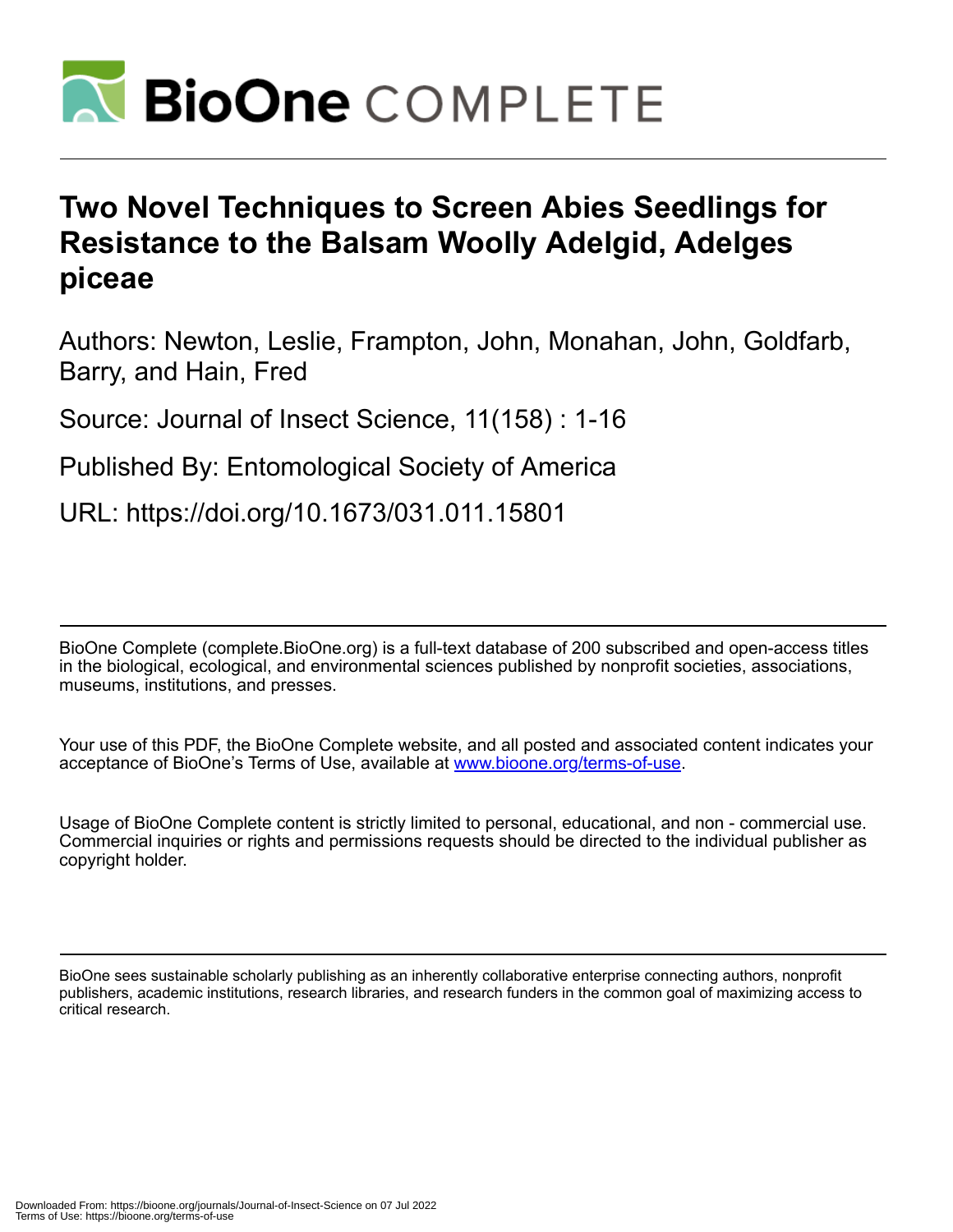

## **Two novel techniques to screen** *Abies* **seedlings for resistance to the balsam woolly adelgid,** *Adelges piceae*

Leslie Newton<sup>la\*</sup>, John Frampton<sup>2b</sup>, John Monahan<sup>3c</sup>, Barry Goldfarb<sup>2d</sup>, Fred Hain<sup>1e</sup>

<sup>1</sup>Department of Entomology, North Carolina State University, Box 7626, Raleigh, NC 27695<br><sup>2</sup>Department of Eorestry and Environmental Resources, North Carolina State University, Re <sup>2</sup>Department of Forestry and Environmental Resources, North Carolina State University, Box 8008, Raleigh, NC 27695

<sup>3</sup>Department of Statistics, North Carolina State University, Box 8203, Raleigh, NC 27695

## **Abstract**

Since its introduction into the Southern Appalachians in the 1950s, the balsam woolly adelgid, *Adelges piceae* Ratzeburg (Hemiptera: Adelgidae), has devastated native populations of Fraser fir, *Abies fraseri* (Pursh) Poir. (Pinales: Pinaceae), and has become a major pest in Christmas tree plantations requiring expensive chemical treatments. *Adelges piceae*–resistant Fraser fir trees would lessen costs for the Christmas tree industry and assist in the restoration of native stands. Resistance screening is an important step in this process. Here, four studies directed toward the development of time– and cost–efficient techniques for screening are reported. In the first study, three methods to artificially infest seedlings of different ages were evaluated in a shade–covered greenhouse. Two–year–old seedlings had much lower infestation levels than 7 year–old seedlings. Placing infested bark at the base of the seedling was less effective than tying infested bark to the seedling or suspending infested bolts above the seedling. Although the two latter techniques resulted in similar densities on the seedlings, they each have positive and negative considerations. Attaching bark to uninfested trees is effective, but very time consuming. The suspended bolt method mimics natural infestation and is more economical than attaching bark, but care must be taken to ensure an even distribution of crawlers falling onto the seedlings. The second study focused on the density and distribution of crawlers falling from suspended bolts onto paper gridded into  $7.6 \times 7.6$  cm cells. Crawler density in a 30 cm band under and to each side of the suspended bolt ranged from 400 to over 3000 crawlers per cell (1 to 55 crawlers per cm 2 ). In the third study, excised branches from 4 year–old *A. fraseri* and *A. vetchii* seedlings were artificially infested with *A. piceae* to determine whether this technique may be useful for early resistance screening. The excised *A. fraseri* branches supported complete adelgid development (crawler to egg–laying adult), and very little adelgid development occurred on *A. vetchii* branches. The fourth study compared infestation levels and gouting response on excised versus intact branches of 4 year–old *A. fraseri* seedlings from three different seed sources, and excised branches from 4 year–old and 25 year–old trees. There were no differences in infestation levels between excised versus intact branches nor in very young versus mature trees; gouting response was observed only on intact branches.

**Keywords:** *Abies fraseri*, artificial infestation, excised branches, Fraser fir, host resistance **Correspondence:** <sup>a</sup> leslie.p.newton@aphis.usda.gov, <sup>b</sup> john\_frampton@ncsu.edu, <sup>c</sup> monahan@stats.ncsu.edu, <sup>d</sup> barry\_goldfarb@ncsu.edu, e fred\_hain@ncsu.edu, \*Corresponding author **Received:** 10 August 2010, **Accepted:** 11 October 2011 **Copyright :** This is an open access paper. We use the Creative Commons Attribution 3.0 license that permits unrestricted use, provided that the paper is properly attributed. **ISSN:** 1536-2442 | Vol. 11, Number 158 **Cite this paper as:** Newton L, Frampton J, Monahan J, Goldfarb B, Hain F. 2011. Two novel techniques to screen *Abies* seedlings for resistance to the balsam woolly adelgid, *Adelges piceae. Journal of Insect Science* 11:158 available online:

Journal of Insect Science | www.insectscience.org 1

insectscience.org/11.158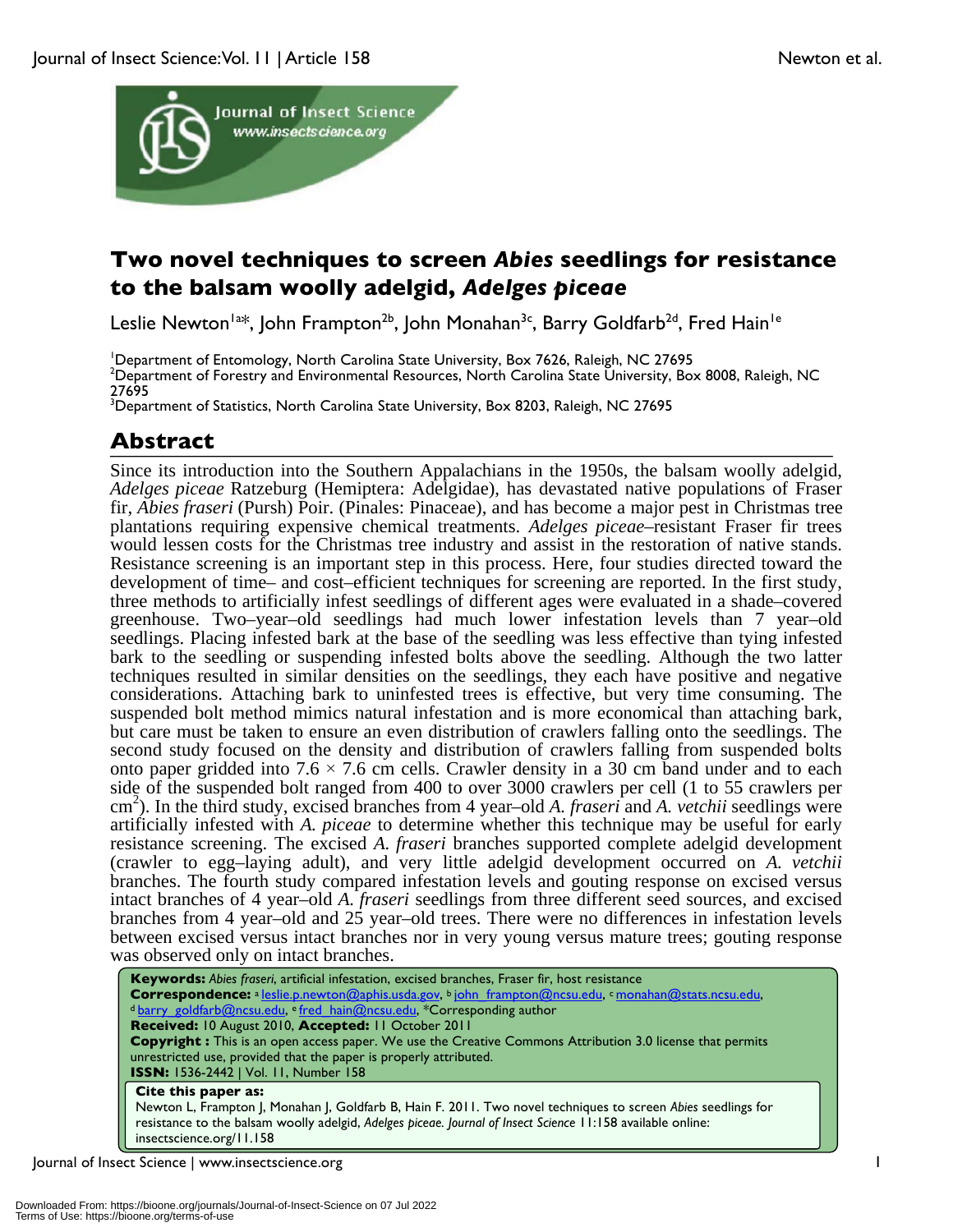### **Introduction**

The balsam woolly adelgid, *Adelges piceae* Ratzeburg (Hemiptera: Adelgidae), a tiny, piercing–sucking insect specific to the genus *Abies*, is a pest native to central Europe that has been introduced to North America. Since its introduction into the Southern Appalachians in 1955 (Amman 1966), *A. piceae* has contributed to the decline of Fraser fir, *Abies fraseri* (Pursh) Poir. (Pinales: Pinaceae), throughout its native range, and has become a major pest in Fraser fir Christmas tree plantations. There are  $\sim$  50 million Fraser fir trees growing on over 10,000 hectacres in North Carolina alone, providing annual cash receipts of well over \$100 million to the Christmas tree industry (Sidebottom 2008). Chemical insecticides are the only effective means for controlling this pest, and treatments exceed \$1.5 million per year (Potter et al. 2005). The frequent need to spray plantations for *A. piceae*, in addition to being expensive for growers, minimizes the effectiveness of integrated pest management (IPM) practices. Insecticides reduce populations of natural enemies, causing otherwise minor pests (e.g., spruce spider mites, *Oligonychus ununguis*) to increase dramatically (Sidebottom 2009), requiring more chemical input into the system.

In North America, *A. piceae* reproduces through parthenogenesis and completes two or more generations per year (Balch 1952; Arthur and Hain 1984). Life stages consist of eggs, three instars, and adults. The early phase of the first instar (crawler) is the only motile stage, and it is primarily wind or gravity dispersed. Feeding sites are chosen for accessibility to parenchyma cells (Balch 1952). The crawler inserts its stylets into the bark, and the adelgid remains in that location for the remainder of its life. White, ribbon– like threads are secreted from wax glands (Balch 1952), eventually covering the adelgid and giving the appearance of cottony or woolly tufts. This 'woolly mass' is the most obvious sign of infestation.

Susceptibility to *A. piceae* within the genus *Abies* varies considerably. Firs native to North America, e.g., subalpine fir *Abies lasiocarpa*, balsam fir *Abies balsamea*, and Fraser fir, are highly susceptible, while firs native to central Europe e.g., European silver fir *Abies alba*, are able to tolerate infestation for years with relatively few ill effects (Varty 1956; Mitchell 1966). Some Asian species e.g., Veitch fir *Abies veitchii* appear to be almost immune to attack (Hall et al. 1971). Host resistance mechanisms, while not yet fully understood, appear to include a thick outer bark (Balch 1952; Varty 1956), rapid formation of secondary periderm around the feeding site (Amman and Fedde 1971, Hollingsworth and Hain 1992), and accumulation (constitutive or induced) of chemicals (e.g., monoterpenes or sesquiterpenoids) at the site of attack that may interfere with adelgid development (Hain et al. 1991; Balakshin et al. 2005). Mature trees in natural stands appear to be more susceptible to *A. piceae* attack (Mitchell 1966), although saplings (5.1 cm diameter at breast height) of various fir species have been observed with infestations (Harris 1973), and even the youngest trees in Fraser fir Christmas tree plantations are vulnerable to infestation.

Although *A. piceae* infestations often result in the death of susceptible host trees, there are reports of full recovery from severe infestations in some species such as noble and white firs *Abies procera* and *Abies concolor*, respectively (Mitchell 1966), European silver fir (Kloft 1957), West Virginia Canaan fir *Abies balsamea* var. *phanerolepis*, and even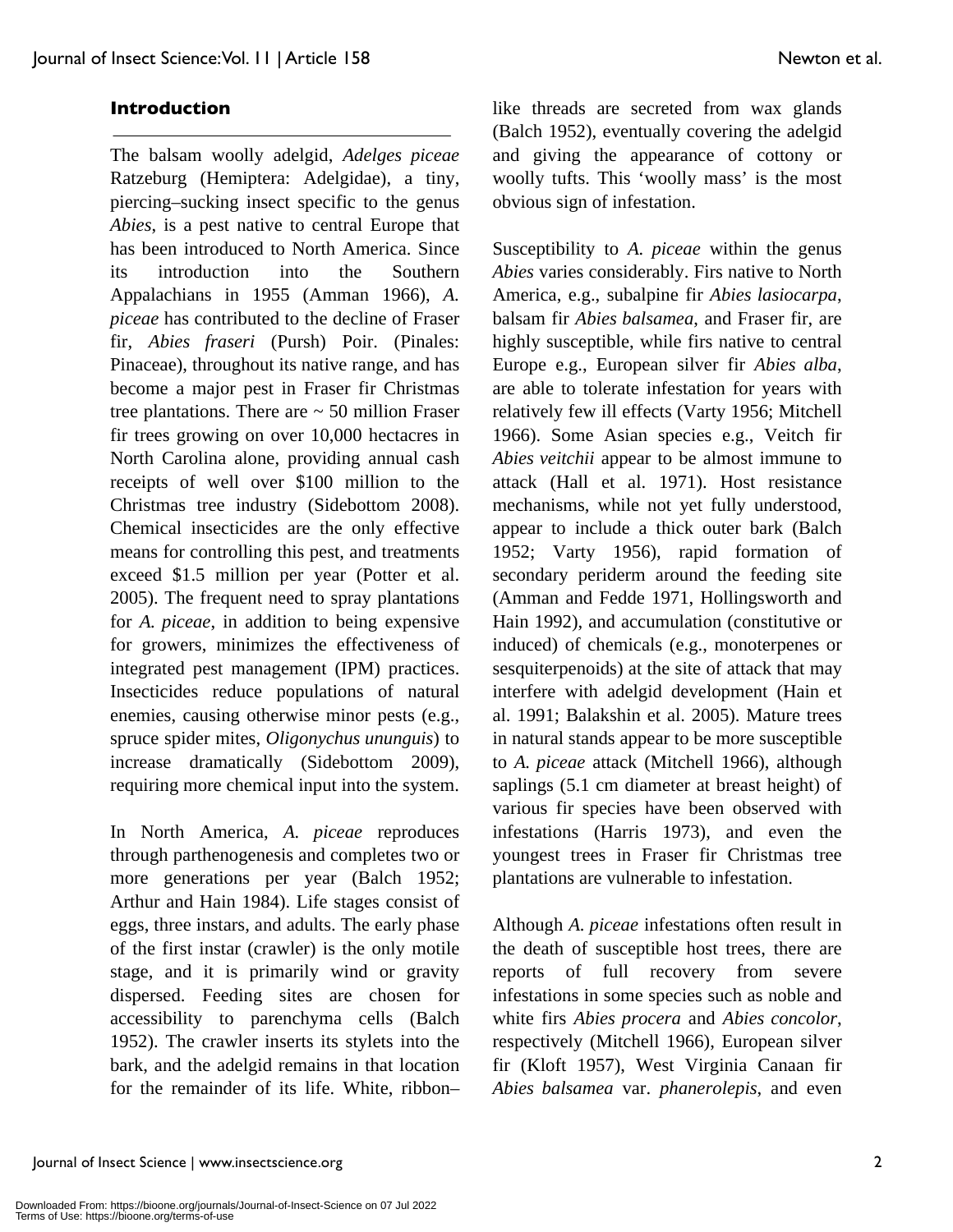Fraser fir (Hain et al. 1991). This, coupled with the presence of numerous old–growth survivor Fraser firs in the high elevation forests of the Great Smoky Mountains National Park (Kloster 2001; Johnson et al. 2005), suggests there may be some element of resistance or tolerance within the Fraser fir. The predominant hypothesis under evaluation is that there is a genetic basis for host resistance in firs.

The utilization of genetically resistant Fraser fir planting stock for Christmas tree production would be a relatively inexpensive solution to a difficult pest problem and minimize adverse effects from the pest and related management strategies. In addition, resistant trees could be utilized in the restoration of native Fraser fir stands, which exist only as mountain top populations in Virginia, Tennessee, and North Carolina. Over 95% of mature trees were killed after the initial infestation of *A. piceae* in the 1950s, and although many of these stands have recovered from the initial wave of devastation through regeneration from wild seeds, the endemic population is shrinking and their long–term prospects are uncertain. Outplantings of *A. piceae*–resistant Fraser fir could increase the likelihood of the continued survival of this ecologically and recreationally important ecosystem.

Resistance screening is an important step in the process of discovering and breeding resistance, requiring an effective, time– and cost–efficient technique for infesting large numbers of trees at the same time and under the same conditions. The most commonly reported infestation technique involves cutting bark pieces with egg masses from infested field trees and attaching the bark pieces to the stems of uninfested trees or seedlings (with the egg masses facing the new host) (Tunnock and Rudinsky 1959; Carrow and Graham 1968; Carrow 1971; Hollingsworth and Hain 1994a). This is a reliable, yet time– consuming, technique. Prior artificial infestations of Fraser fir seedlings in a laboratory or greenhouse setting have met with limited success, possibly because temperatures were too high or too constant, or because too few eggs and crawlers were utilized in the studies (Hollingsworth 1990; Hollingsworth and Hain 1994a, 1994b). Balch (1952) suggested that 30 eggs may produce one adult, 500 eggs 10 adults, and 1200 eggs may result in a moderately heavy infestation. Settled neosistentes (first instar larvae) suffer high mortality; most crawlers will settle and enter into a period of rest, but most never come out of that stage to continue their development. Optimum temperatures reported for maximizing development and minimizing mortality on *A. grandis* are cycles between 13 ºC and 24 ºC (Atkins 1972). Our preliminary studies found that both constant (17 ºC) and ramping (13-24 ºC) temperatures and attaching bark with 20 to 180 eggs resulted in successful infestation of 1 to 6 year–old Fraser fir seedlings (Newton, unpublished data). These studies proved that Fraser fir seedlings of various ages could be successfully infested artificially with *A. piceae*, but the amount of time required to cut and attach bark pieces to each seedling was felt to be excessive for utilization in resistance screening trials. Thus, a new technique was developed that mimics natural infestation and reduces implementation time. This new technique involves suspending bolts of heavily infested Fraser fir over seedlings, allowing the hatching crawlers to fall onto the uninfested trees below. This technique was tested on 2 and 7 year–old trees and is described and reported in Studies I and II below.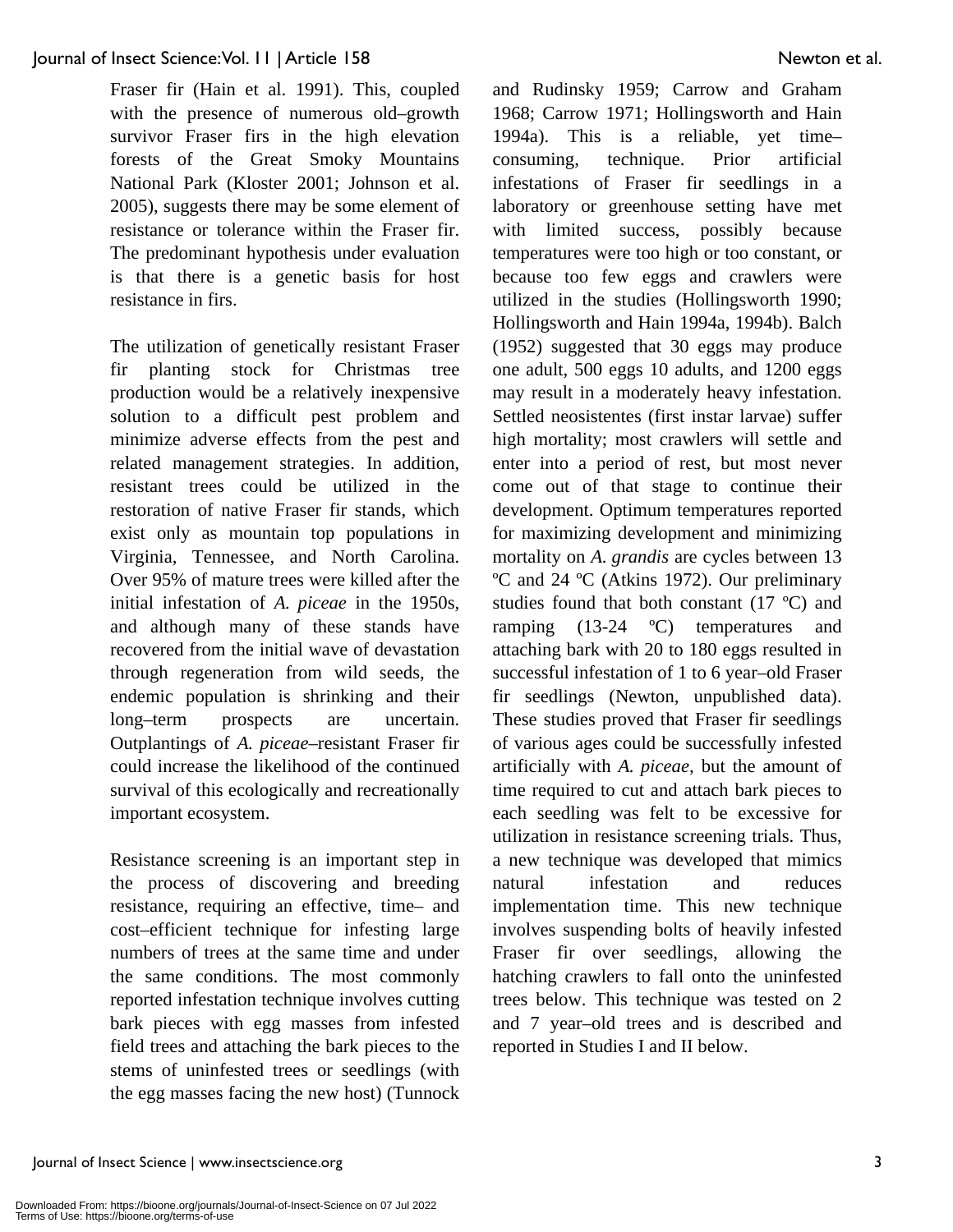Host resistance screening trails are often accomplished with young trees grown from seed (Nielsen et al. 2002; Alfaro et al. 2008) or as clonal material (Foster and Anderson 1989). These approaches require three or more years before the material can be utilized in a screening trial. The ability to screen trees of any age, either from existing grafted clone banks, plantations, or natural stands, would enable researchers to test for resistance using a wider range of genetic material in a more time–efficient manner. Fraser fir is well known for maintaining freshness after harvest, and exhibits excellent needle retention even 35 days post–harvest (Bates et al. 2004). With this in mind, a new technique for artificially infesting excised branch tips with *A. piceae* has been developed and is being tested for its potential to serve as a means to pre–screen Fraser fir trees for resistance trials. The early work conducted with excised branches is reported in Studies III and IV.

### **Materials and Methods**

## **Study I: Comparison of three artificial infestation techniques**

Two ages of Fraser fir were utilized, 2 and 7 year–olds, both from the Roan Mountain seed source. The 2 year-old bareroot seedlings were obtained from the North Carolina Division of Forest Resources in May 2006 and transplanted into  $7.6 \times 7.6 \times 22.9$  cm tree pots. The 7 year–old trees were 3-1 Fraser fir seedlings obtained from the North Carolina Division of Forest Resources in 2003, transplanted into 11.4 liter pots, and grown at the North Carolina State University Horticultural Field Lab in Raleigh until June 2006, at which time they were transported to Ashe County, North Carolina. Potting medium consisted of mulched pine bark. The trees were fertilized with Osmocote (Scotts Co., www.scotts.com) 19-5-8 slow–release formula; nitrogen sources in this formula are provided equally as nitrate, ammonium nitrate, and urea. An impact–head sprinkler system was installed in the greenhouse to provide irrigation and the screen over the frame allowed rain as well.

The study was conducted at the North Carolina Department of Agriculture Upper Mountain Research Station in a shade– covered 6.1 m  $\times$  12.2 m greenhouse. The greenhouse was divided into four blocks, each containing six treatment plots. Each plot measured 0.9 m  $\times$  1.2 m  $\times$  1.2 m, with the perimeter of each surrounded by organza cloth supported by 1.3 cm diameter PVC pipe to provide a barrier to prevent dispersal of crawlers between treatments. Each plot contained 12 potted Fraser firs, consisting of an equal number of 2 and 7 year–old seedlings arranged so that their crowns were level. One seedling of each age served as an uninfested control for two of the treatments. Seasonal effect was examined by infesting three of the treatment plots in the summer and three in the fall, with each plot receiving one of three infestation techniques.

Two of the three infestation techniques used pieces of bark containing *A. piceae* egg masses taken from infested *A. fraseri* trees cut from an abandoned Christmas tree plantation in Ashe County. The bark pieces averaged 10 eggs per woolly mass. Sufficient bark pieces were attached to total 50 egg masses on the 7 year–old trees and 10 egg masses on the 2 year–old trees. One treatment (Attach Bark) consisted of attaching the bark pieces along the stems of the uninfested seedlings with horticultural ties. Another treatment (Place Bark) placed the infested bark pieces at the base of the uninfested seedlings. The third treatment (Suspend Bolt) suspended 1.2 m long bolts of BWA–infested Fraser fir over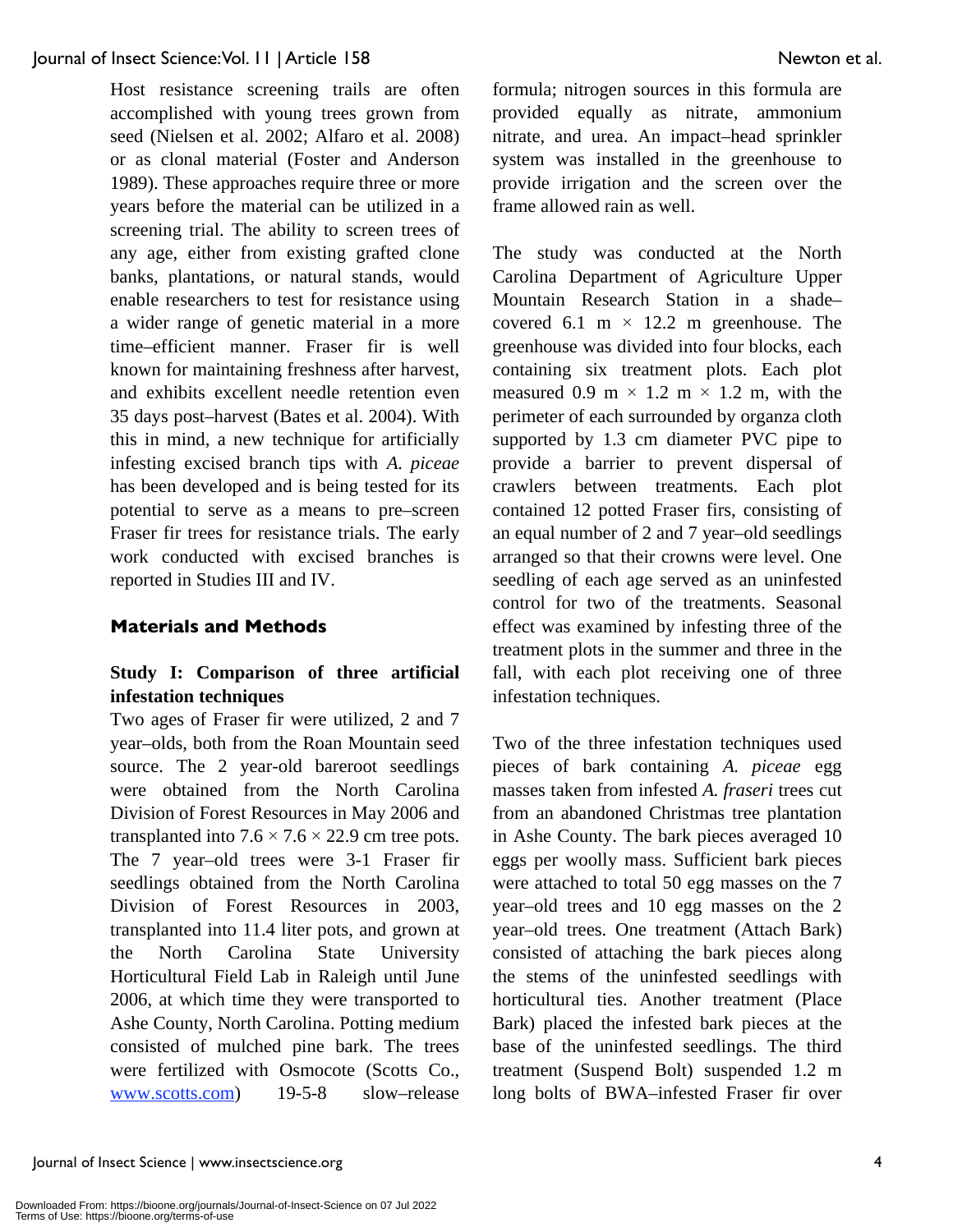uninfested seedlings so that hatching crawlers would fall off the bolt and onto the seedlings below.

The infestation treatments were applied to the seedlings three times, for a duration of one week each time. During the summer season the fir seedlings were infested on 5 July 2006, 12 July 2006, and 19 July 2006; during the fall season the seedlings were infested on 20 September 2006, 27 September 2006, and 11 October 2006. The total number of eggs using the bark pieces was 300 and 1500, respectively, for each 2 and 7 year–old seedling. For the Suspend Bolt treatment, one bolt was suspended on each of the three dates: the first time across the center of the treatment plot, the second diagonally from corner to corner, and the third diagonally in the opposite direction.

The infestations were allowed to develop through winter dormancy and into the spring. The greenhouse was covered with white plastic between December and April. The study was dismantled in June 2007; each tree was cut at the base, placed individually in polyethylene bags, transported to North Carolina State University, and stored in a cooler at 4 ºC pending assessment. Each tree was assessed and measurements were taken for height, diameter (2.5 cm above base), and the total number of *A. piceae* woolly masses per tree. There were 288 trees utilized in this study, including 256 treatment trees and 32 controls. The Attach Bark and Place Bark treatments included untreated controls; the Suspend Bolt treatment did not include controls. Because of a treatment application problem, all 12 trees from Block 4, Treatment 2 (Place Bark), Season 2 (fall) were deleted from the analysis. Another 101 trees were lost through death or mold problems in storage. A total of 157 treatment trees and 18 controls were analyzed.

## **Study II: Density distribution of crawlers dropping from bolts**

In July 2007, logs from heavily infested Fraser fir trees in an abandoned Christmas tree plantation in Ashe County were cut and transported back to North Carolina State University. The following day, two logs (10.2 cm in diameter and 1.2 m or 1.5 m length) were suspended over paper gridded into  $7.6 \times$ 7.6 cm cells, and sprayed with Tanglefoot® (Contech Enterprises, www.contech-inc.com) to trap the falling crawlers. The logs were suspended 0.91 m above the grids. One log was suspended in a relatively windless environment in the laboratory and one was suspended in an air–conditioned space within a greenhouse.

The logs were left suspended for five days. On the sixth day, each grid was covered with clear transparencies and the grids cut into squares (7.6  $\times$  7.6 cm cells) for assessment. A subsampling scheme was developed that consisted of selecting cells representative of all levels of crawler densities and counting the crawlers under a microscope. A total of 18 samples were counted which had crawler densities of 24, 51, 73, 115, 243, 330, 418, 550…3035. For the remaining cells (174 and 240 for the 2 logs, respectively), crawler densities were estimated by finding the most similar cell within the counted samples and using that known quantity to approximate the number of crawlers.

## **Study III: Infestation of excised Fraser fir and Veitch fir branches from 4 year–old seedlings**

In May 2007, four branches were taken from each of three trees of Fraser and Veitch firs. The excised branches (cuttings) were placed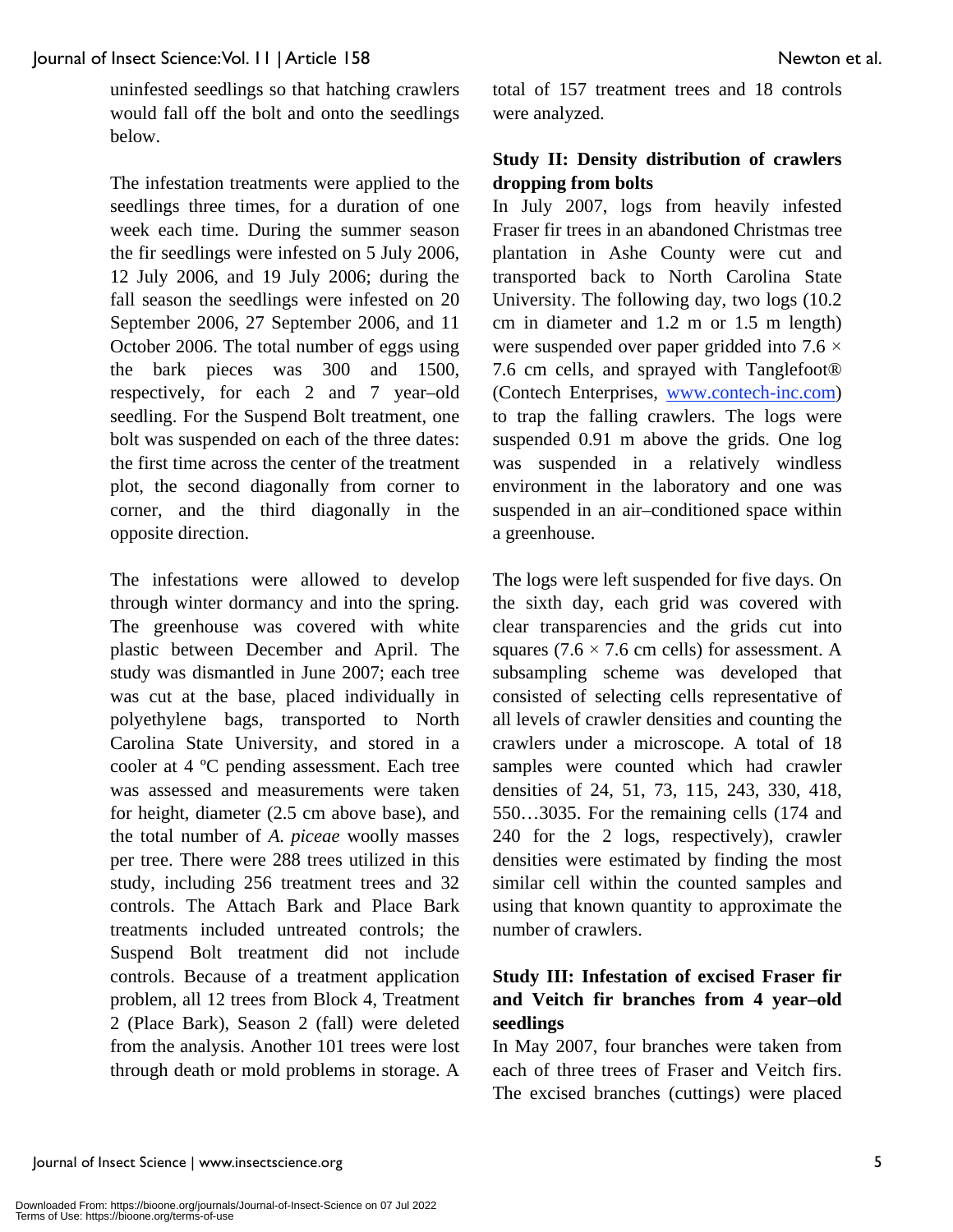individually in glass tubes filled with wet sand. Bark discs (8-10 egg masses, each with 10-15 eggs) were taken from *A. piceae*– infested Fraser fir and attached to each branch with wire. The samples were split into two groups (randomized in trays with six cuttings per species per group) and stored in two incubators, both held at a constant temperature of 17 ºC. Fluorescent grow lights were placed in each incubator and a timer installed to provide light for the cuttings (long days: 16:8 L:D). Humidity was not controlled. The cuttings were watered twice a week and assessed for *A. piceae* development four, seven, and nine weeks following infestation. Measured variables included the numbers of crawlers, settled instars, adults, and eggs. The study included 12 branches per species.

## **Study IV: Infestation of intact and excised branches of 4 year–old Fraser fir seedlings and excised branches of 25–year–old Fraser fir trees.**

This study included 4 year–old Fraser fir from three seed sources (Richland Balsam, Mount Mitchell, and Roan Mountain) and 25–year– old Fraser fir (Roan Mountain seed source). The seedlings were grown in a greenhouse in Raleigh, NC, and the mature trees were growing in a plantation in Ashe County, NC. The design included five seedlings per seed source for the 4 year–old trees and branches from five mature (25–year–old) trees. In September 2007, 3 branches were cut from each 4 year–old seedling and the mature field trees. The excised branches were placed into sand–filled plastic centrifuge tubes, randomized in trays, and placed into plastic tubs. To keep the cuttings hydrated, the tubes and trays had small holes cut in the bottom, and water was added to completely saturate the sand. The trees were watered three times per week and water was added to the tub with cuttings three times per week. Water was also squirted into each centrifuge tube to keep the sand moist. The seedlings and excised branches were held at a constant temperature of 17 ºC. Humidity was not controlled and artificial lighting (long days) was provided with fluorescent grow lights. Excised branches from each age class and two to three intact branches from the 4 year–old seedlings were infested with *A. piceae*. Bark discs (with 8-10 egg masses, each with 10-15 eggs and a few crawlers) were taken from *A. piceae*– infested Fraser fir and attached to the branches with wire. The discs were attached either at the branch node or at the tip of the branch (near the bud). Infestation levels were assessed after ten weeks, represented by the numbers of settled first instars, adults, and eggs. The condition (health or quality) of each branch specimen was assessed (poor (chlorotic or brown), fair (somewhat chlorotic), or good (deep green)), and whether or not gouting (swollen areas at the site of infestation) had taken place (yes/no). Also noted was the location that the crawlers settled in relation to the placement of the infested bark discs. The study included a total of 45 excised and 39 intact branches from the 4 year–old seedlings and 15 excised branches from the mature trees.

#### **Statistical analysis**

Responses in each of the four studies were tested for normality (Shapiro-Wilk) using the Univariate procedure (PROC UNIVARIATE) of SAS version 9.1 (SAS Institute 2003). Transformations were applied as necessary to bring the distributions closer to normality and to make the variances more homogeneous. For each study, an analysis of variance was performed using the General Linear Model procedure (PROC GLM), and pairwise comparisons were analyzed by the Tukey-Kramer Multiple Comparison Test (SAS Institute 2003) where appropriate. Data are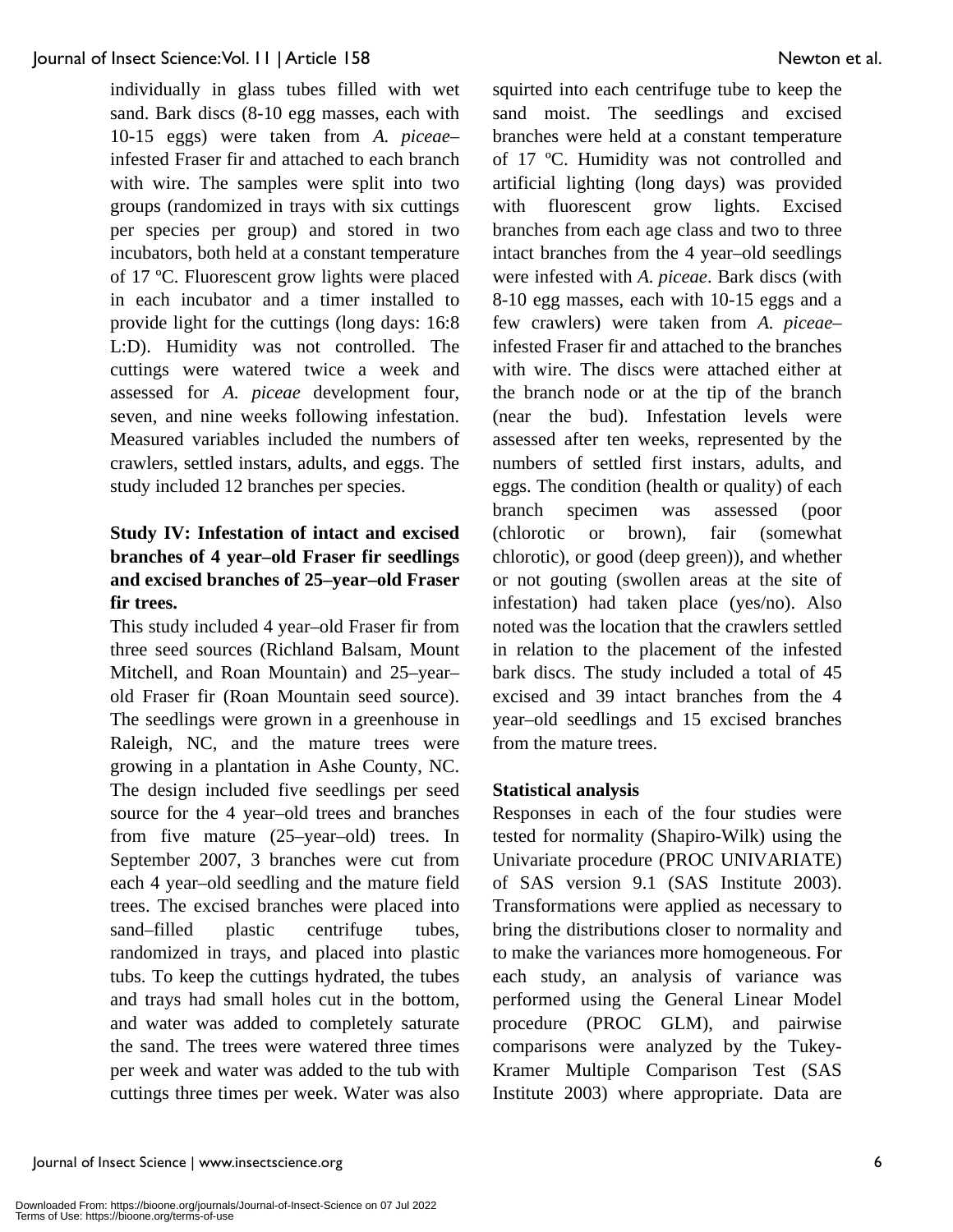presented as least squares means ± standard error; if a transformation was utilized, the results were back–calculated for reporting. Details specific to each study are provided as follows:

**Study I**. The GLM procedure incorporated the following effects: block, infestation technique, age, season, technique  $\times$  age interaction, and season  $\times$  age interaction. Block was considered a random effect; all others were fixed effects. A logarithmic transformation  $(\log * (1 + x))$  was applied to the response (number of woolly masses containing adults with egg masses). An additional ANOVA was performed comparing the untreated controls with the treated trees from the Attach Bark and Place Bark treatments.

**Study II**. Data for each cell were entered into a spreadsheet and contour plots showing crawler density were created utilizing SigmaPlot for Windows version 10.0 (Systat Software Inc., www.systat.com). The two repetitions were assessed separately.

**Study III**. The main effect was species (Fraser fir versus Veitch fir).

**Study IV**. Two analyses were performed, the first (to compare excised and intact branches) with the 4 year–old trees from different seed sources. The main effects were form (intact versus excised branches) and seed source (Richland Balsam, Mount Mitchell, and Roan Mountain). The first instar counts were transformed (square root (x)) for analysis and back–transformed for reporting. The second analysis (to compare young seedlings with mature trees) was performed with excised branches from the 4–year–old seedlings (Roan Mountain only) and the 25 year–old trees (also Roan Mountain). The main effect was age.

## **Results**

## **Study I: Comparison of three artificial infestation techniques**

Attaching infested bark pieces and suspending infested bolts were equally effective, resulting in higher numbers of *A. piceae* infestations than placing bark at the base of tree (Table 1). All treatment effects included in the general linear model were significant  $(p < 0.01)$ (Table 2). There were significant infestation technique interactions by age  $(p < 0.01)$  and season ( $p < 0.05$ ). The data may best be understood by examining the means for these interactions (Table 3). The 2 year-old seedlings averaged < 1 woolly mass per seedling, and the 7 year-old trees averaged 30.6 woolly masses per tree. Placing the bark at the base of the tree was significantly less effective and resulted in far fewer egg masses than the other two methods. The means for the older trees ranged from 6.5 for the Place Bark treatment to 57.3 and 80.5 woolly masses, respectively, for the Attach Bark and Suspend Bolt methods. The 2 year–old seedlings exhibited a mean height of  $14.5 \pm 0.69$  cm and diameter of  $3.11 \pm 0.34$  mm, whereas the measurements for the 7 year–old trees were 65.3  $\pm$  0.91 cm and 16  $\pm$  0.45 mm, respectively. The older trees were infested with five times more eggs/crawlers than the smaller trees; however, at the end of the test some of the larger trees averaged more than fifty times the number of adult adelgids. Infesting in the fall resulted in an average of 8.6 adults per tree versus 5.4 adults on trees in the summer. For both seasons, placing bark at the base of the seedling resulted in fewer adult adelgids on the seedling.

The standard error for the Suspend Bolt treatment was similar to those of the other two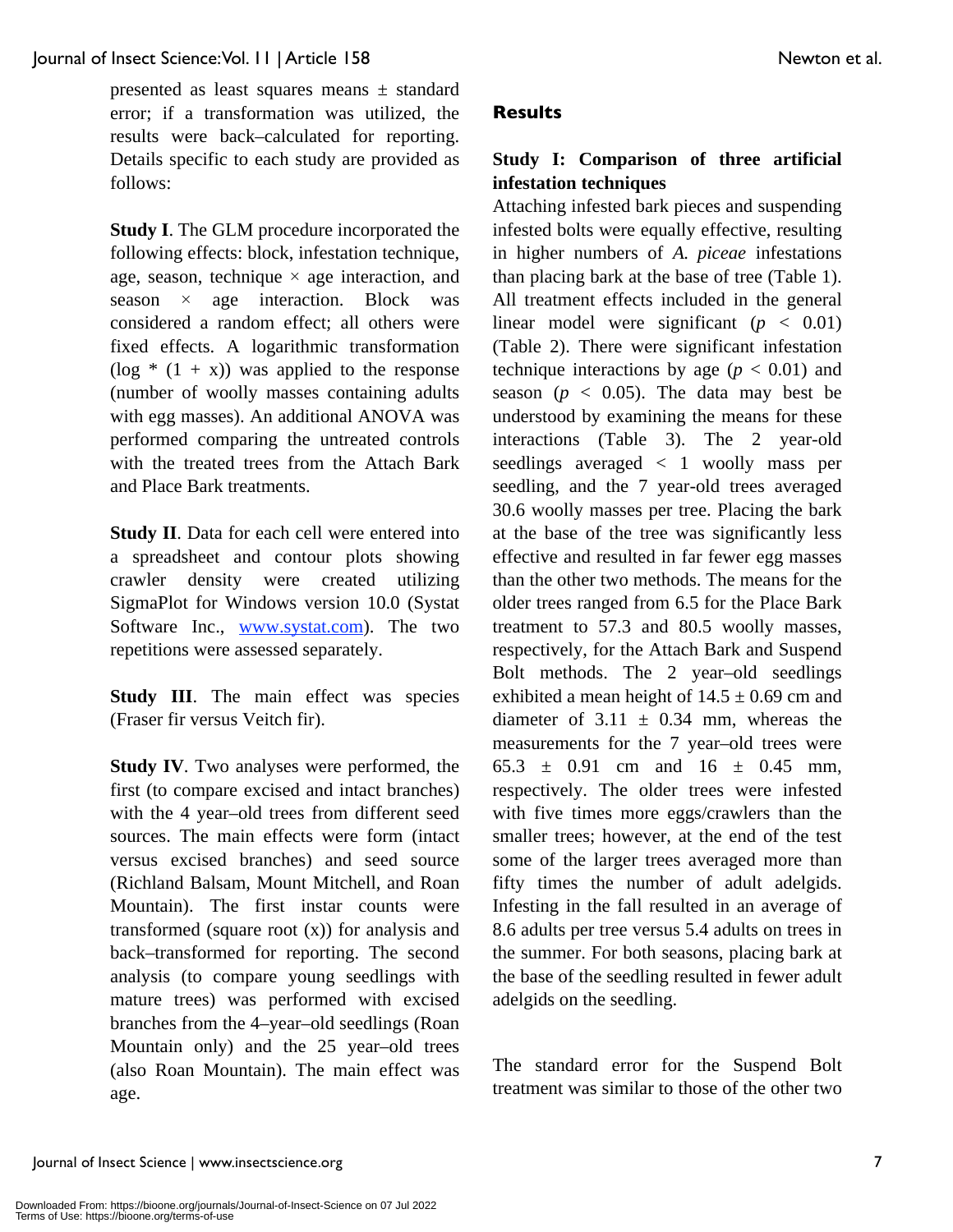treatments (Tables 1 and 3). However, because the Suspend Bolt treatment is novel and offers less control over the number of adelgids applied, a look at the raw data is warranted. The number of woolly masses on 7 year–old trees from the Attach Bark treatment ranged from 0 to 183. The number from the Suspend Bolt treatment ranged, with one exception, from 33 to 219. The exception was one tree with a total of 445 woolly masses; this outlier was removed from the dataset and was not included in the analysis reported above.

#### **Study II: Density distribution of crawlers dropping from bolts**

Over 82,000 crawlers dropped from each of the bolts suspended over the paper grids in these studies. Over the entire grid, crawler abundance within each cell  $(58 \text{ cm}^2)$  ranged from 0 to over 3000 per cell or 0 to 50 crawlers per  $cm<sup>2</sup>$  (Figure 1). Just under the bolt, crawler abundance ranged from 500 to over 3000 per cell (9 to 51 crawlers per  $\text{cm}^2$ ). The highest quantities of crawlers were found directly beneath the suspended logs, but the crawlers also drifted or fanned out away from the bolt as they fell. Hundreds of crawlers fell into each cell up to 10 cm on either side of the bolt, with the numbers rapidly dwindling in the cells approaching the opposite edges of the grid. Five hundred to one thousand eggs or crawlers have been suggested to achieve spot infestations on mature fir trees (Hollingsworth 1990), and successful infestations of Fraser fir seedlings have been achieved with 100 eggs (by attaching infested bark pieces) (Newton, unpublished data). Thus, a heavily infested bolt 10 cm in diameter could be expected to produce enough crawlers to infest fir seedlings or branches within a 30 cm diameter band underneath and on either side of the suspended bolt.

Journal of Insect Science | www.insectscience.org 8

## **Study III: Infestation of excised branches from 4 year–old Fraser fir and Veitch fir seedlings**

After four weeks, the excised branches from both species were in good condition. Settled neosistentes were found on almost all of the branches close to the attached bark disc. After 7 weeks, the cuttings were still healthy and 9 Fraser fir branches contained adults with eggs. No *A. piceae* development was observed on the Veitch fir branches. After 9 weeks, the excised branches were still relatively healthy and the 10 Fraser fir branches had adults (total of 47) with eggs (total of 686). Fecundity ranged from 0-53 eggs per adult. Egg masses were located primarily at the base of buds, but also under old bud scales and at the base of needles along the cutting. On Veitch fir, only one branch had any sign of *A. piceae* development, with one adult (no eggs) and a single third instar. There were significant differences between species in all measured variables (Table 4). By the end of the 9 week period, most of the Veitch fir cuttings had broken bud, while the Fraser fir buds had not yet elongated.



**Figure 1.** (Study II) *Adelges piceae* crawler density and distribution under the two logs. The image on the left reflects crawler densities under the 1.2 m log with little air flow and on the right the 1.5 m log in the air conditioned greenhouse space. The legend reflects the number of crawlers per square centimeter. The crawlers fell in higher densities directly under the logs, but they drifted an additional 10 cm on either side, providing good coverage within a 30 cm area. The differences in densities are a reflection of 'hot spots' of infestation where population densities were very high. High quality figures are available online.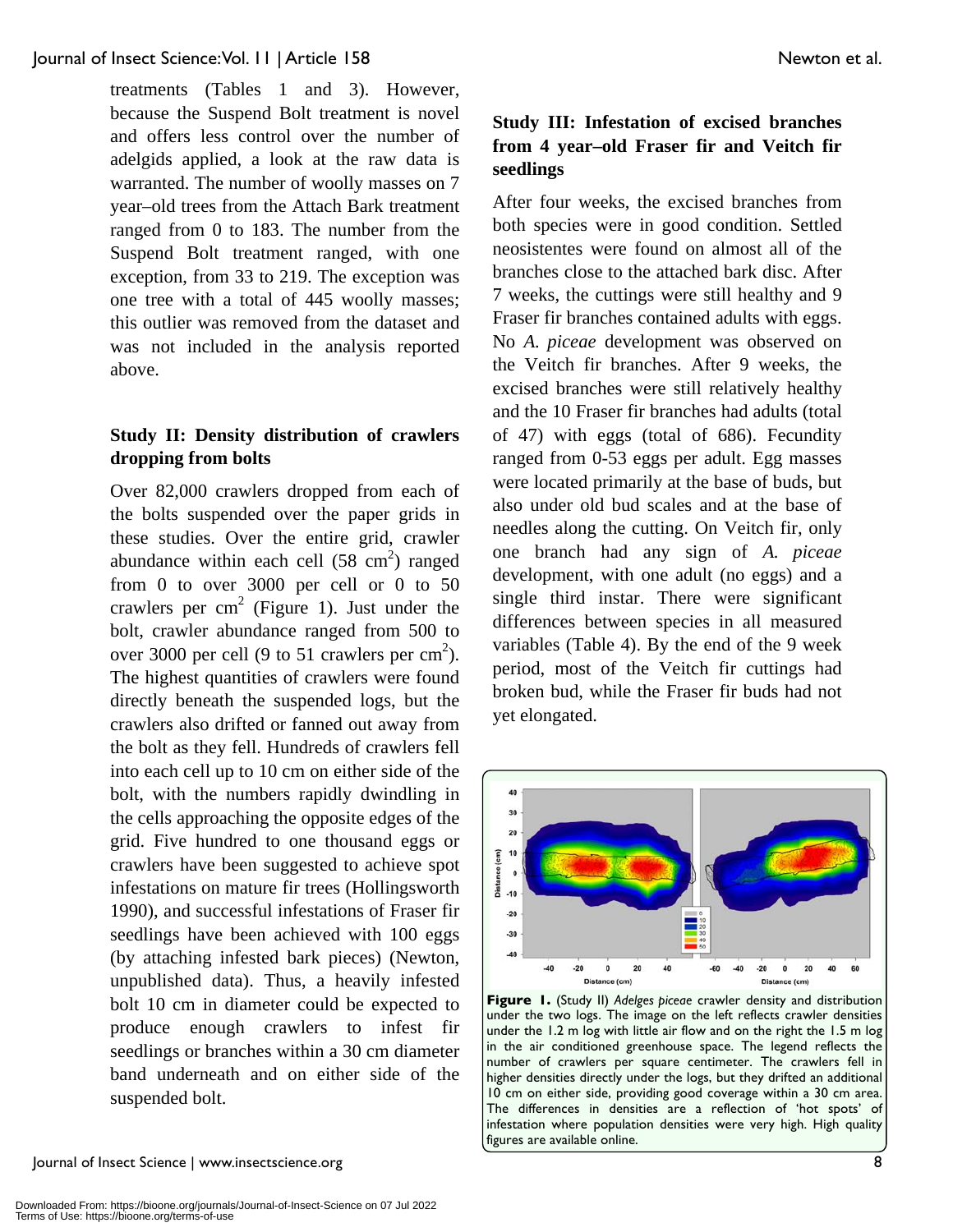

Figure 2. (Study IV) A comparison of intact versus excised branches from 4 year–old Fraser fir seedlings from three different seed sources. This figure presents the number of branches from each branch form (intact or excised) that contained settled first instars or adults, and also the number of branches within each form that responded to the presence of *Adelges piceae* through gouting (swelling at the site of infestation). Branches from the mature trees are not included here. High quality figures are available online.

## **Study IV: Artificial infestation of intact and excised branches of 4 year–old Fraser fir seedlings and excised branches of 25– year–old Fraser fir**

After 10 weeks, intact branches from all 15 seedlings were in good condition. Of the excised branches, 30 of the 45 branches taken from 4–year–old seedlings were in good condition; only two of the 15 branches from mature trees were in fair condition, and the remaining 13 branches were in poor condition. In comparing the intact and excised branches from the seedlings, all intact branches and all but one of the excised branches contained settled first instars (Figure 2). Three (3) intact and 9 excised branches produced adults; 2 of the excised branches (both from the Roan Mountain seed source) produced adults with eggs. Both source and form were significant for measured variables (Table 5). Trees from the Roan Mountain seed source produced significantly more adults than Mount Mitchell trees (Table 6). There were no source  $\times$  form interactions, and source rankings for each measured variable were the same for intact and excised branches. There were more settled instars on the excised branches than on the intact branches. The intact branches

responded to the presence of settled *A. piceae* instars in the form of gouting (swelling) at the site of infestation, and the excised branches exhibited no gouting response. Settled instars were found primarily at the base of buds, regardless of whether the infested bark discs had been placed near the bud or at the branch node.

A comparison between excised branches from 4 year–old seedlings and 25 year-old trees revealed no significant differences in the numbers of settled neosistentes or adults, but at the end of the trial, the material from the mature trees was in significantly poorer condition (Table 7). No gouting was observed on any of the excised branches.

## **Discussion**

Attaching bark and suspending infested bolts (Study I) are both effective techniques for artificially infesting fir trees with *A. piceae*. It is important to note that in this study each treatment was applied on three separate occasions to ensure a high number of crawlers. Thus, with the attach bark technique, each 7 year–old tree had 500 eggs applied three times for a total of 1500 eggs, and each 2 year–old tree had 100 eggs applied three times for a total of 300 eggs. Ideally, one application would provide sufficient numbers of adelgids to effect an infestation, but this is often difficult to achieve with the attach bark technique. Because the bark pieces must be very small to allow for a connection between the bark and the uninfested tree, there are limitations to the number of egg masses that can be introduced at one time. Additionally, the relative health of each egg clutch on infested source Fraser fir trees varies. With the exception of the earliest spring generation, there are multiple overlapping generations of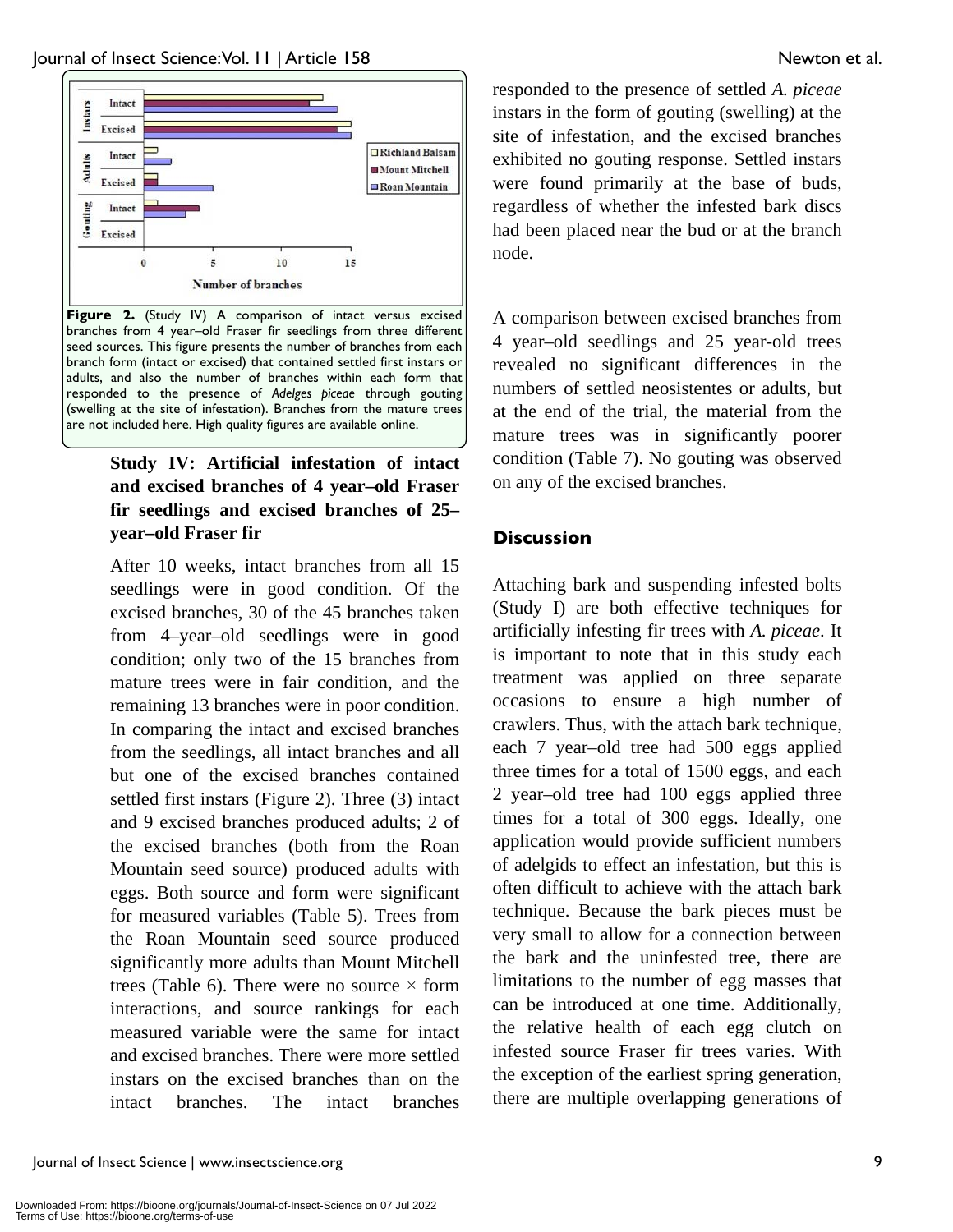*A. piceae* found on infested trees, and it is difficult to gauge how healthy a given population will be when the pieces are cut and applied to uninfested material.

The age effect noted in the infestation techniques study (I) was not surprising. The most obvious explanation lies in the size differences between the two age classes. Fewer eggs were applied to the younger trees and interception size may influence the Suspend Bolt technique. However, young seedlings in native stands of Fraser fir often appear resistant to *A. piceae* infestation (Hain 1988). In addition, although 1 and 2 year–old Fraser firs can be artificially infested with *A. piceae* (Newton, unpublished data), it is more difficult to accomplish in younger than in older trees. Resistance in these young seedlings may include both morphological and chemical mechanisms. *Adelges piceae* frequently settles underneath old bud scales, on lenticels, in cracks and crevices in bark (Balch 1952), and at the base of buds. In very young seedlings, the stems are smooth and there are few internodes. Attaching bark pieces is difficult because physical damage can occur to the delicate stems in the process of handling the bark, and there is less area for the bark to contact. Thus, crawlers that emerge may simply fall off the bark piece rather than crawling onto the seedling, and those that crawl from the bark pieces onto the tree may crawl off of it entirely. Additionally, young trees may produce chemicals that inhibit adelgid development.

A suspended bolt can provide thousands of crawlers. Bark pieces dry out in a matter of days whereas the bolt provides suitable habitat for continued adelgid development for up to two or three weeks after the tree is cut. Hence, crawlers are continually produced from a bolt over a longer period of time than from a piece of bark. In this study, fresh bolts were suspended once a week for three weeks over the treatment plots. Varying the placement of each bolt during the treatment period ensured a relatively even distribution of falling crawlers onto the trees below, and the successful infestation of trees throughout each plot provides evidence that this was effective. Cutting bark discs and attaching them to 40 uninfested trees took approximately 4 to 5 hours with two experienced technicians. Suspending the infested bolt was a simple process accomplished by tying each end to a frame; it took approximately 30 minutes with two technicians to suspend four bolts over 4 sets of 10 seedlings. The suspended bolt technique provides a method by which entire tables of uninfested seedlings or cuttings can be exposed to *A. piceae* with minimal time and effort, thus increasing the numbers of seedlings that can be utilized in future host resistance studies, and maximizing the value of material brought in from the field. This technique may be adapted to screening trials both large and small, provided a sufficient quantity of infested material is available.

The numbers of *A. piceae* crawlers that fall from suspended bolts of heavily infested Fraser fir, as indicated in Study II, are more than sufficient to produce an infestation in susceptible fir trees. Because crawler densities were highest within about a 30 cm diameter band underneath the suspended bolt, it is advisable to place the bolts about 30 cm apart to ensure good coverage. Additionally, because the infestation levels on a given log will naturally be greater in some areas than others, the numbers of crawlers falling onto the uninfested material will vary. Evenly infested seedlings or trees are desirable components within host resistance screening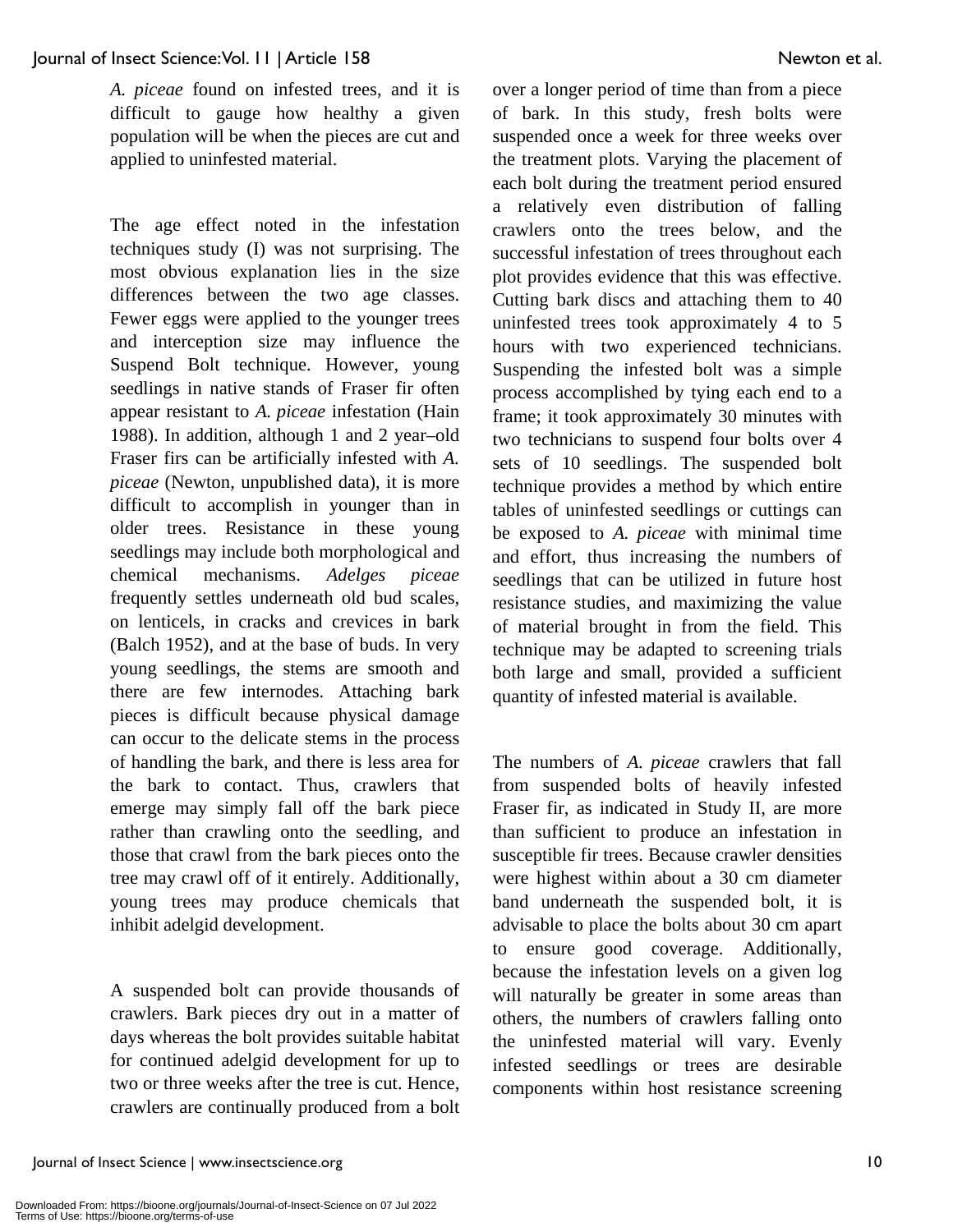trials and care should be taken to ensure an even distribution pattern when utilizing the suspended bolt technique. Further, appropriate replication and randomization of genetic entities (species, families, clones, etc.) in resistance screening trials would also ameliorate variation problems. Improvements to the method could include fans to circulate air, thus widening the natural drift in the dispersal of crawlers, and rotating or moving the bolts to increase coverage and reduce over–application of crawlers under 'hot spots' of infestation. Even with the potential for variance in the numbers of falling crawlers, the suspend bolt technique appears to be more effective (on a tree–by–tree basis) for infesting the older (7 year–old) trees than the attach bark technique. With the attach bark technique, although great care was taken to attach bark pieces with an equal number of *A. piceae* egg masses to each tree, there were still a number of trees with zero woolly masses at the end of the study.

The early attempts to infest excised branches with *A. piceae* and maintain health of those branches for a period of time sufficient to allow development and reproduction were successful (Studies III and IV), and this technique is promising on a number of levels. It is encouraging that in each case, an entire generation of *A. piceae* was produced within a few weeks. In Study III, the vast majority of Fraser fir (10 of 12 cuttings) produced adults with eggs. The difference in infestation levels between Fraser and Veitch fir was expected because Veitch fir is known to exhibit marked resistance to *A. piceae* infestation (Mitchell 1966; Hall et al. 1971).

The results from Study IV (intact versus excised branches) provide some interesting insights, particularly the lack of gout production at the infestation site of excised branches, despite their higher frequency of settled instars. Gouting, the production of abnormal parenchyma cells (larger and in greater quantities than normal tissue) at the site of infestation, is a response to the presence of *A. piceae* by many fir species (e.g., Fraser fir, balsam fir). There appears to be a growth stimulating substance in *A. piceae* saliva that prompts this response in susceptible trees (Balch 1952). The saliva appears to contain a substance that induces similar effects as the auxin indolyl–3–acetic acid, and disturbs the normal hormonal balance within the tree (Balch et al. 1964). The absence of gouting in the excised branches may call into question the validity of utilizing this method as an early resistance screening tool, because here there appears to be a clear difference between the intact and excised branches. In an ideal situation there would be no difference between the two. Adelgids would find the excised branches (cuttings) no more or less attractive than intact tissue, would develop at the same rate and level of fecundity, and the cuttings would respond to the presence of adelgids as would a tree with roots. However, this ideal is not likely possible. Excised branches are placed under physiological stress and the absence of roots alters normal active growth, at least to the extent that the gouting response is inhibited. It appears that the roots are involved in the production of gout, but this is not clearly understood and has not been researched. Although it may be unreasonable to expect excised branch tips to serve as perfect surrogates for whole trees, this technique may be useful in helping to sort out the mechanisms of host resistance. Constitutive defenses may be present in excised branches while induced defenses may be slowed or not expressed at all.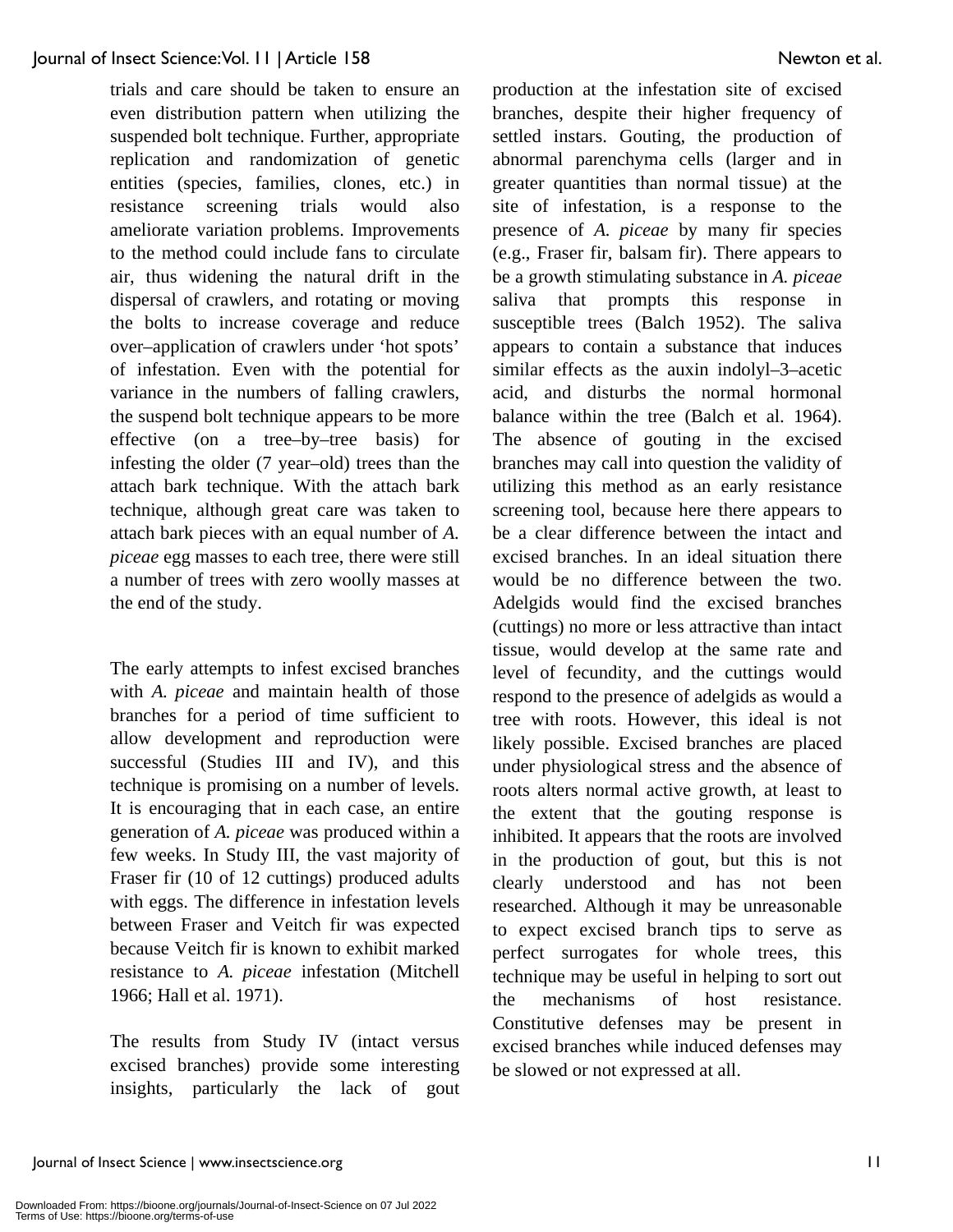## **Conclusion**

The suspended bolt technique mimics natural dispersal and appears to be effective in producing *A. piceae* infestations in a time– efficient manner. This technique can be utilized for large or small studies and can be adapted for infestations of other wind– dispersed insects. Bolts of heavily infested Fraser firs are capable of producing tens of thousands of *A. piceae* crawlers, and could be hung for a period of time over one set of trees and moved to another set of trees, thus economizing the number of bolts required for infestations. However, care should be taken to ensure an even distribution of crawlers. The time–honored technique of tying individual pieces of infested bark to trees is time consuming yet effective, and can be utilized in small studies or studies requiring infestation of specific areas of a tree rather than the entire tree.

Excised branches from two fir species spanning the range of resistance to *A. piceae* were successfully infested, and adults with eggs were produced on many of the Fraser fir specimens and almost none of the Veitch fir specimens. These results are consistent with what would be expected from infestation of a highly susceptible and a highly resistant species of fir. Infestation of intact and excised branches from trees of three Fraser fir seed sources revealed no differences between the two forms in the numbers of adult adelgids that had developed on each branch by the end of the study. The excised branches appear incapable of producing a gouting response to the presence of the adelgid, a marked difference from intact branches. Although this is an indicator that excised branches cannot serve as perfect surrogates for intact branches, it may help to further our understanding of defense mechanisms and physiological responses to the feeding of *A. piceae*. Lastly, excised branches taken from mature Fraser fir trees were shown to be capable of being infested, although the quality of the older specimens declined more rapidly than the younger material. The excised branch technique requires further study, but is promising for providing a nondestructive technique for initial host resistance screening trials.

#### **Acknowledgements**

The infestation techniques study required many hours of work, and we are grateful for the technical assistance given by John Strider, Jim, Chris, and Jimmy Newton, Tony Bare, Keith Eller, Kenneth Dobyns, Manpreet Sandhu, Logan Williams, Robert Jetton, Micah Gardner, Navdip Kaur, Kris Callis, and Heather Hartzog. We thank Janet Griffiths, Anne-Margaret Braham and the Christmas Tree Genetics Program for their assistance in caring for seedlings, and the NCSU Rooted Cuttings Program for providing space and helping to care for the older trees. We thank Les Miller and the Upper Mountain Research Station for an excellent study site, and thank CSREES and the Southern Region IPM Center for funding assistance. We are particularly indebted to John Strider for his invaluable technical assistance in multiple aspects of these studies, and want to acknowledge that it was John's work with bark specimens and his ideas for keeping the material fresh that led to the excised branch technique.

## **References**

Alfaro RI, King JN, Brown RG, Buddingh SM. 2008. Screening of Sitka spruce genotypes for resistance to the white pine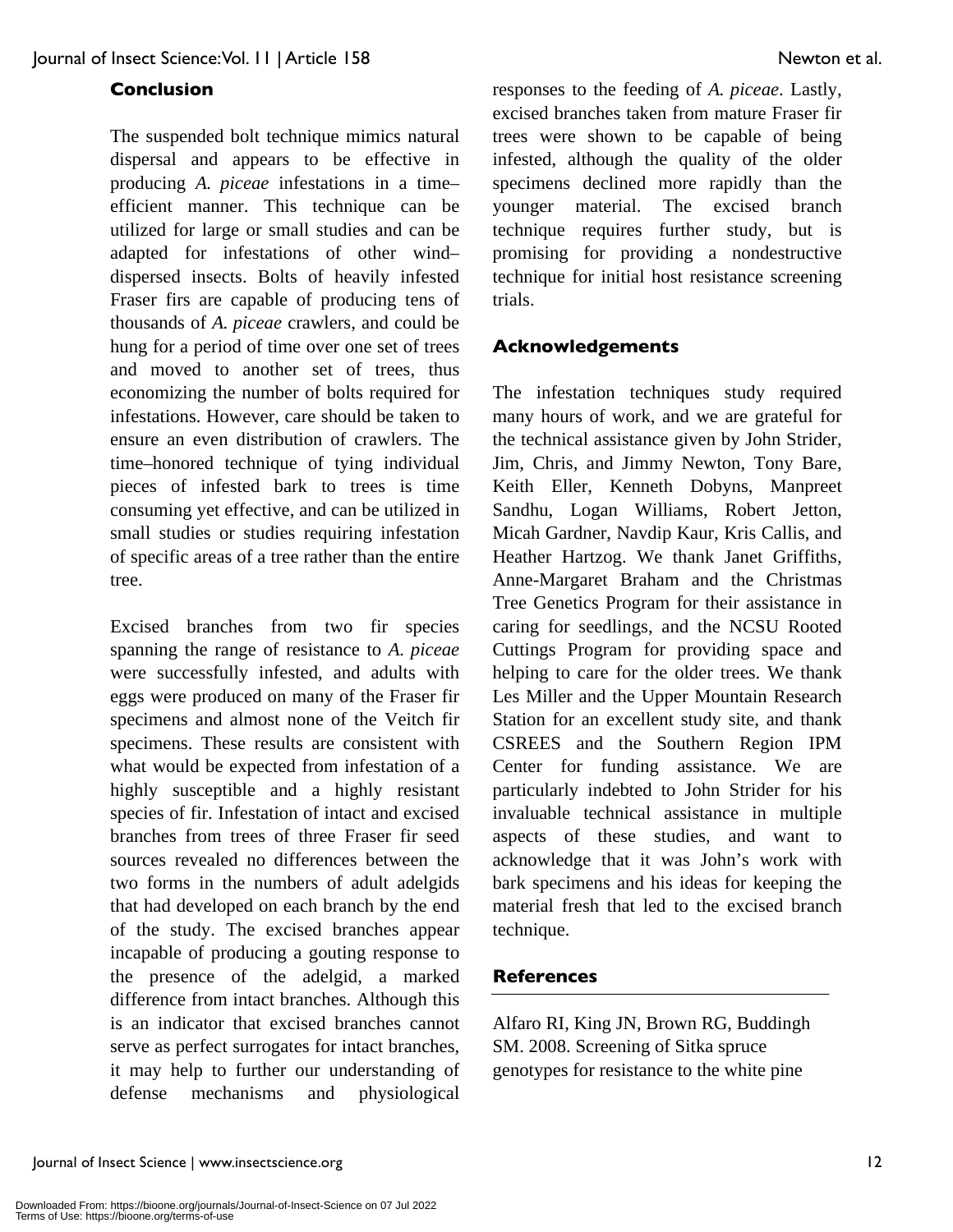weevil using artificial infestations. *Forest Ecology and Management* 225: 1749-1758.

Amman GD. 1966. *Aphidecta obliterata*  (Coleoptera: Coccinellidae), an introduced predator of the balsam woolly aphid, *Chermes piceae* (Homoptera: Chermidae), established in North Carolina. *Journal of Economic Entomology* 59: 506-511.

Amman GD, Fedde GF. 1971. Infestation trends of balsam woolly aphid in an *Abies alba* plantation in North Carolina. *United States Department of Agriculture Forest Service Research Note SE* 148.

Arthur FH, Hain FP. 1984. Seasonal history of the balsam woolly adelgid (Homoptera: Adelgidae) in natural stands and plantations of Fraser fir. *Journal of Economic Entomology* 77: 1154-1158.

Atkins MD. 1972. Developmental variability among laboratory reared balsam woolly aphid (Hemiptera: Chermidae). *Canadian Entomologist* 104: 203-208.

Balakshin MY, Capanema EA, Goldfarb B, Frampton J, Kadla JF. 2005. NMR studies on Fraser fir *Abies fraseri* (Pursh) Poir. Lignins. *Holzforschung* 59: 488-496.

Balch RE. 1952. Studies of the balsam woolly aphid, *Adelges piceae* (Ratz.) and its effect on balsam fir, *Abies balsamea* (L.) Mill. *Canadian Department of Agriculture Publication* 867.

Balch RE, Clark J, Bonga JM. 1964. Hormonal action in production of tumors and compression wood by an aphid. *Nature* 202: 721-722.

Carrow JR, Graham K. 1968. Nitrogen fertilization of the host tree and population growth of the balsam woolly aphid, *Adelges piceae* (Homoptera: Adelgidae). *The Canadian Entomologist* 100: 478-485.

Carrow JR. 1971. *Foliar Application of Nitrogen to the Host Tree and its Effect on the Life History and Population Growth of the Balsam Woolly Aphid, Adelges piceae (Ratz.)*. Ph.D. Thesis, Cornell University.

Edwards DK. 1966. Observations on the crawlers of the balsam woolly aphid, *Adelges piceae* (Ratz.). *Canadian Department of Forestry Rural Development Bi–monthly Research Notes* 22: 4-5.

Foster GS, Anderson RL. 1989. Indirect selection and clonal propagation of loblolly pine seedlings enhance resistance to fusiform rust. *Canadian Journal of Forest Research* 19: 534-537.

Greenbank DO. 1970. Climate and the ecology of the balsam woolly aphid. *The Canadian Entomologist* 102: 546-578.

Hain FP, Hollingsworth RG, Arthur FH, Sanchez F, Ross RK. 1991. Adelgid host interactions with special reference to the balsam woolly adelgid in North America. In: Baranchikov YN, Mattson WJ, Hain FP, Payne TL, Editors. *Forest Insect Guilds: Patterns of Interaction with Host Trees. United States Department of Agriculture Forest Service General Technical Report NE*  153: 271-287.

Hain FP. 1988. The balsam woolly adelgid in North America. In: Berryman AA, Editor. *Dynamics of forest insect populations: Patterns, causes, implications*. pp. 87-109. Plenum.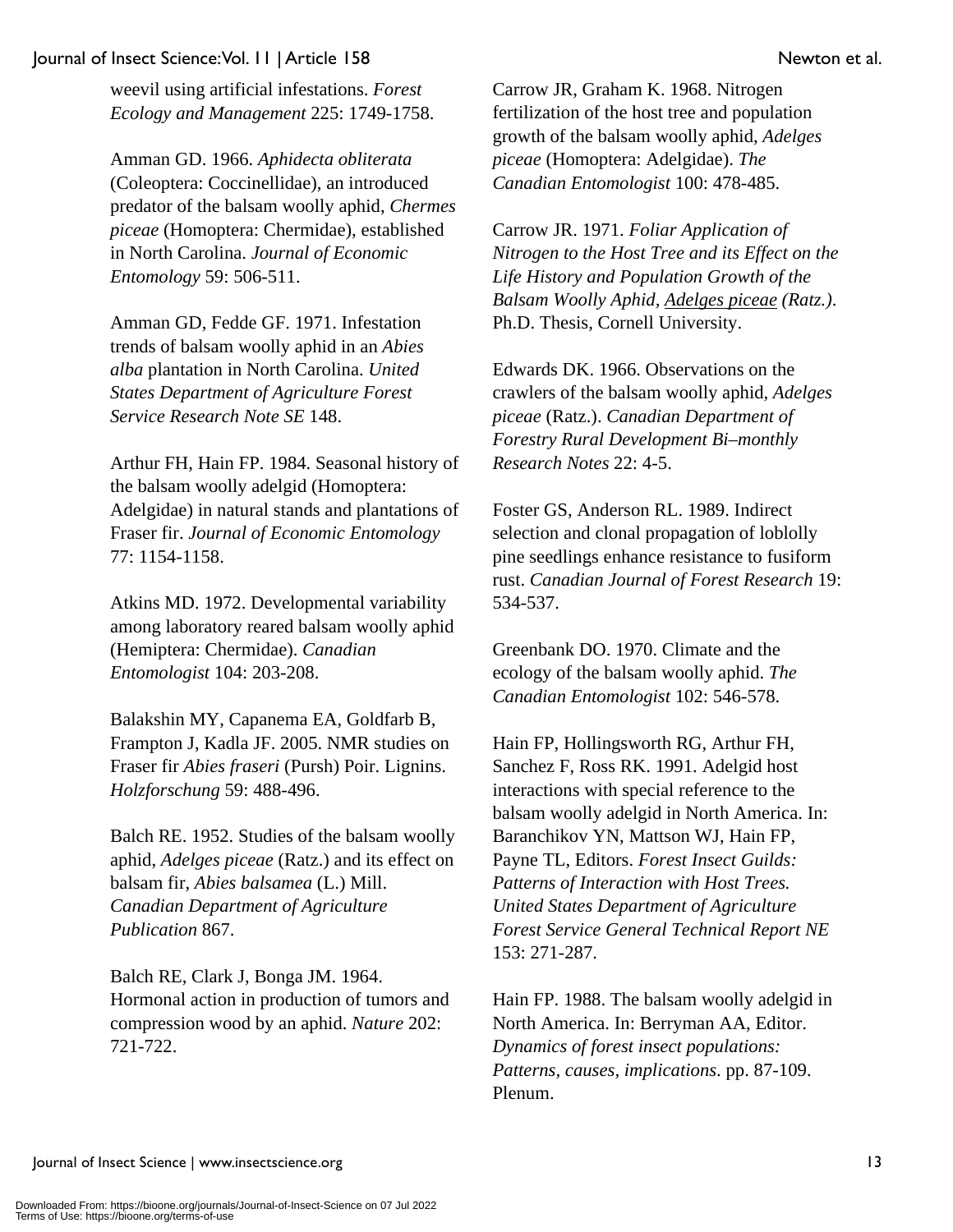Hall J, Singh P, Schooley HO. 1971. Survival and growth of some exotic firs in Newfoundland. *The Forestry Chronicle* 47: 279-291.

Harris JWE. 1973. Tree and site characteristics relative to progressive balsam woolly aphid damage to *Abies* spp., British Columbia 1959-1970. *Pacific Forest Research Centre, Canadian Forestry Service Internal Report BC* 46.

Hollingsworth RG. 1990. *Influence of the Balsam Woolly Adelgid (Homoptera: Adelgidae) on Fraser Fir Growth, Bark Structure, and Abnormal Wood Development*. Ph.D. Dissertation. North Carolina State University, Raleigh, NC.

Hollingsworth RG, Hain FP. 1992. Balsam woolly adelgid (Homoptera: Adelgidae) effects on wood and bark structure of Fraser fir and silver fir. *Environmental Entomology* 21(5): 1103-1109.

Hollingsworth RG, Hain FP. 1994a. Balsam woolly adelgid (Homoptera: Adelgidae): effects on growth and abnormal wood production in Fraser fir seedlings as influenced by seedling genetics, insect source, and soil source. *Canadian Journal of Forest Research* 24: 2284-2294.

Hollingsworth RG, Hain FP. 1994b. Effect of drought stress and infestation by the balsam woolly adelgid (Homoptera: Adelgidae) on abnormal wood production in Fraser fir. *Canadian Journal of Forest Research* 24: 2295-2297.

Johnson K, Taylor G, Remaley T. 2005. Managing hemlock woolly adelgid and

balsam woolly adelgid at Great Smoky Mountains National Park. In: Onken B, Reardon R, Editors. *Proceedings of the 3rd symposium on hemlock woolly adelgid in the eastern United States.* United States Forest Service, Forest Health Technology Enterprise Team.

Kloft W. 1957. Further investigations concerning the interrelationship between bark condition of *Abies alba* and infestation by *Adelges picea* typical and *A. nusslini schneideri*. *Zeitschrift fuer Angewandte Entomologie* 41: 438-442.

Kloster M. 2001. Delineation of surviving Fraser fir stands. *Great Smoky Mountains National Park Report.*

Mitchell RG. 1966. Infestation characteristics of the balsam woolly aphid in the Pacific Northwest. *United States Department of Agriculture Forest Service Research Paper PNW* 35.

Nielsen UB, Kirkeby-Thomse A, Roulund H. 2002. Genetic variation in resistance to *Dreyfusia nordmannianae* Eckst. infestations in *Abies nordmanniana* (Stev.) Spach. *Forest Ecology and Management* 165: 271-283.

Potter KM, Frampton J, Sidebottom J. 2005. Impacts of balsam woolly adelgid on the southern Appalachian spruce–fir ecosystem and the North Carolina Christmas tree industry. In: Onken B, Reardon R, Editors. *Proceedings of the 3rd symposium on hemlock woolly adelgid in the eastern United States*. p. 25-41. United States Forest Service, Forest Health Technology Enterprise Team.

SAS Institute. 2003. SAS software, version 9.1. SAS Institute Inc.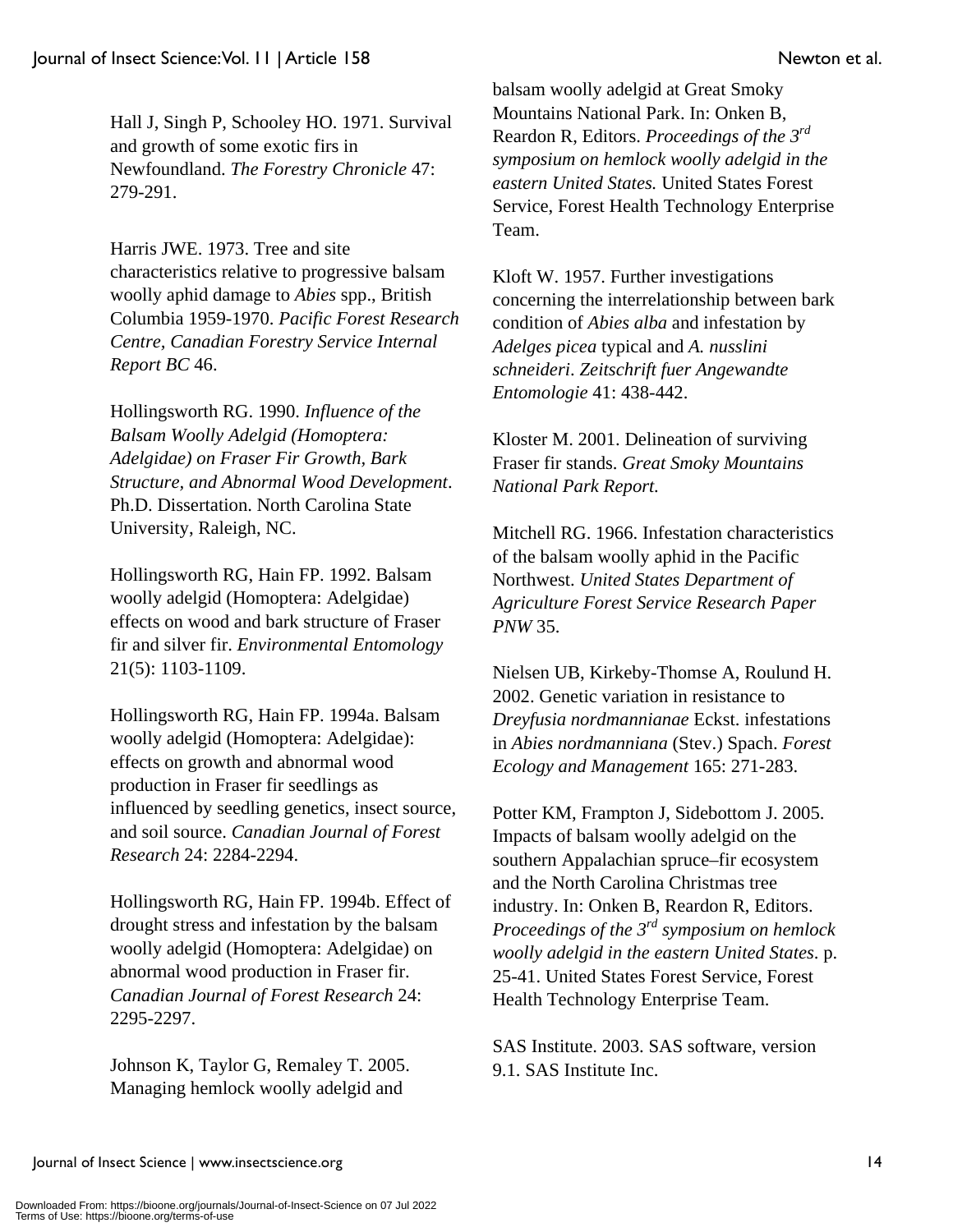Schooley HO, Bryant DG. 1978. The balsam woolly aphid in Newfoundland. *Canada Forest Service, Newfoundland Forest Research Centre Information Report N-X* 160.

Sidebottom J. 2008. *Crop profile for Christmas trees in North Carolina (mountains).* North Carolina Cooperative Extension, North Carolina State University, College of Natural Resources.

Sidebottom, J. 2009. Spruce spider mite on Fraser fir. North Carolina Cooperative Extension, North Carolina State University, College of Natural Resources. *Christmas Tree Notes* 29.

Tunnock A, Rudinsky JA. 1959. Observations on the life–cycle of the balsam woolly aphid, *Adelges piceae* (Ratz.), in the Willamette Valley of Oregon. *Canadian Entomologist* 91: 208-212.

Varty IW. 1956. *Adelges* insects of silver firs. *Forestry Commission Bulletin, Edinburgh* 26.

**Table 1.** (Study I) LS mean (± SE) number of *Adelges piceae* woolly masses (NoWM) per tree by infestation technique.

| <b>Infestation Technique</b> | <b>Number of woolly</b><br>masses $(LS$ mean $\pm SE$ ) |  |  |
|------------------------------|---------------------------------------------------------|--|--|
| Attach bark to bole of tree  | $9.85^{\circ}$ (0.14)                                   |  |  |
| Place bark at base of tree   | $2.86^{\circ}$ (0.13)                                   |  |  |
| Suspend bolt over trees      | $10.53a$ (0.13)                                         |  |  |

Data were transformed prior to the analysis (log (1 + NoWM)) and back–calculated for reporting. Means that share the same superscript letter are not significantly different from one another.

| <b>Source of variation</b>         | df  | Sum of Squares F-value |        | Pr > F   |
|------------------------------------|-----|------------------------|--------|----------|
| Model                              | 11  | 347.25                 | 44.22  | < 0.0001 |
| <b>Block</b>                       | 3   | $3.52*$                | 1.17   | 0.1817   |
| Season                             |     | 5.88*                  | 8.24   | 0.0047   |
| <b>Infestation Technique</b>       | 2   | 35.80*                 | 25.07  | < 0.0001 |
| Age                                |     | 267.06*                | 374.06 | < 0.0001 |
| Infestation Technique $\times$ Age | 2   | $39.31*$               | 27.53  | < 0.0001 |
| Infestation Technique × Season     | 2   | $5.59*$                | 3.91   | 0.0221   |
| Error                              | 144 | 102.81                 |        |          |